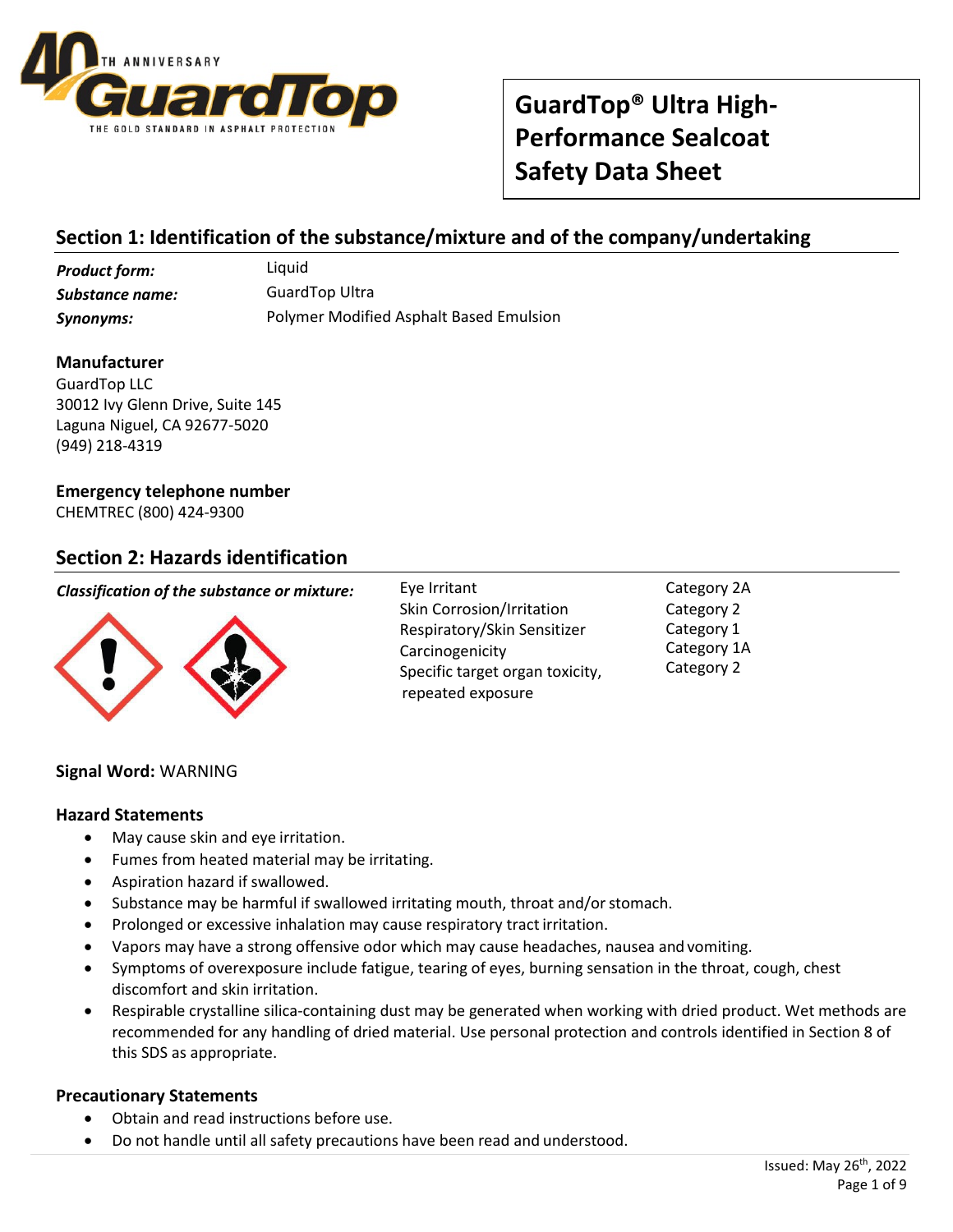

• Exposure to hot material may cause thermal burns.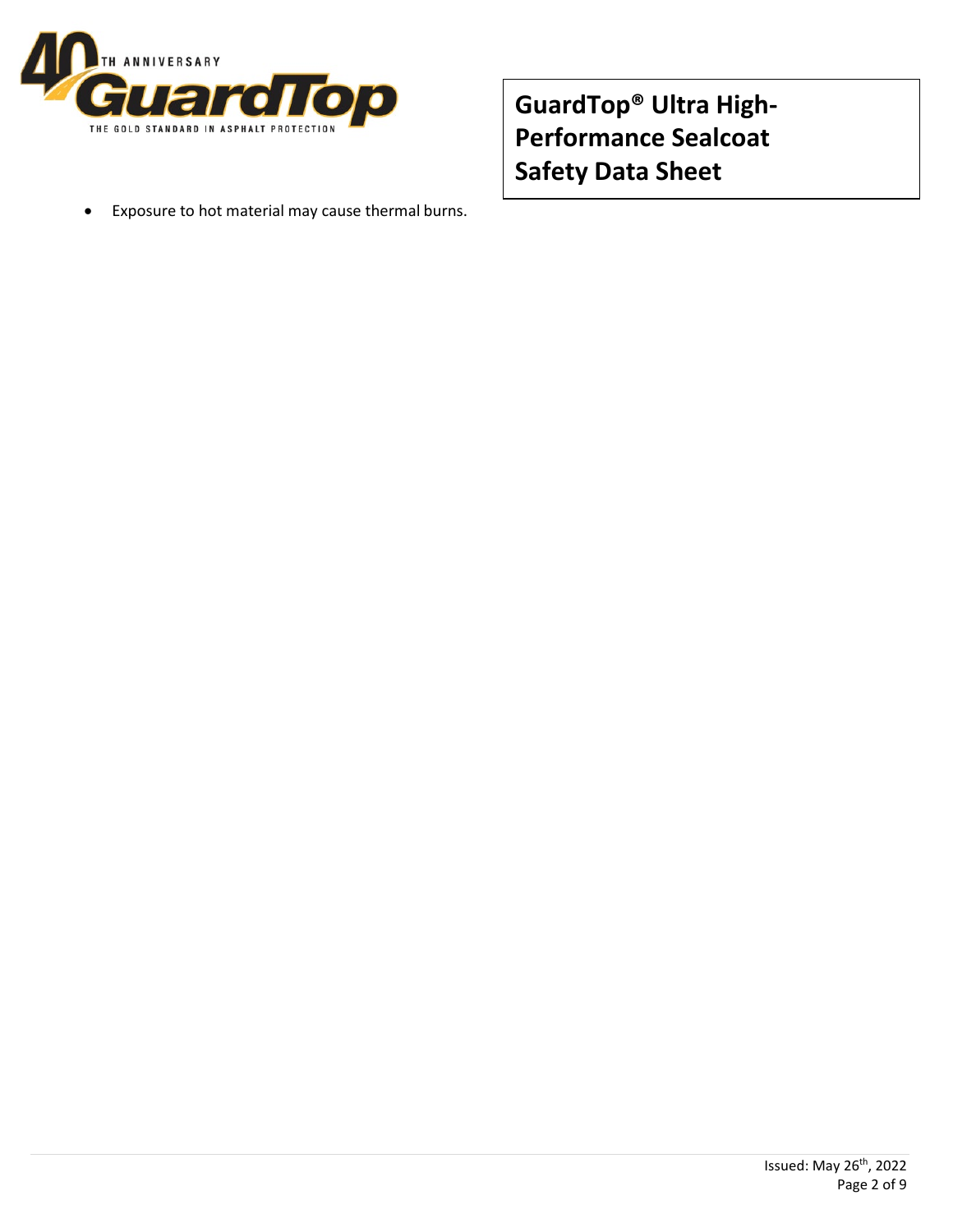

### **Section 3: Composition/information on ingredients**

| <b>Chemical Name</b> | Amount              | <b>CAS Number</b>   |
|----------------------|---------------------|---------------------|
| Asphalt              | $\le$ = 10.0%       | 8052-42-4           |
| Water                | $\le$ = 35.0%       | 7732-18-5           |
| Aggregate Blend      | $> 45.0\%$          | 14808-60-7          |
| Carbon Black         | $> 2.0\%$           | 1333-86-4           |
| Hydrogen Sulfide     | $> 0.05\%$          | 7783-06-4           |
| Cellulose Fiber      | $> 1.0\%$           | Mixture             |
| Latex                | $\le$ = 1.0 – 10.0% | <b>Trade Secret</b> |

### **Section 4: First aid measures**

| <b>First-aid measures general:</b>         | Get prompt medical attention. Dilute with water. If solidified, treat as neat<br>asphalt.                                                                                                                                                                                                  |
|--------------------------------------------|--------------------------------------------------------------------------------------------------------------------------------------------------------------------------------------------------------------------------------------------------------------------------------------------|
| First-aid measures after inhalation:       | At elevated temperatures, may cause irritation of the respiratory tract.<br>Although this product is not known to cause respiratory problems, if<br>breathing is difficult, safely remove victim to fresh air and provide oxygen.<br>Get immediate medical attention.                      |
| First-aid measures after skin contact:     | Wash skin with soap and water. Wear protective gloves to minimize skin<br>contamination. For hot material exposure, DO NOT attempt to remove<br>solidified material from the skin. DO NOT attempt to dissolve with solvents<br>or thinners. Medical attention may be required for removal. |
| First-aid measures after eye contact:      | Hold eyelids apart and flush eyes with plenty of water for at least 15<br>minutes. Get medical attention if irritation develops or persists. Burns due<br>to contact with heated material require immediate medical attention.                                                             |
| <b>First-aid measures after ingestion:</b> | Get immediate medical attention. Do not induce vomiting due to danger of<br>aspirating liquid into lungs. Gastric lavage may be required.                                                                                                                                                  |

#### **Most important symptoms and effects, both acute and delayed**

| Eyes:                   | <i>Irritation</i>         |
|-------------------------|---------------------------|
| Skin:                   | <i>Irritation</i>         |
| Inhalation:             | <i>Irritation</i>         |
| <b>Chronic Effects:</b> | Unlikely with normal use. |
|                         |                           |

### **Section 5: Firefighting measures**

| <b>Extinguishing media</b>      |                                                                                                                                                                             |
|---------------------------------|-----------------------------------------------------------------------------------------------------------------------------------------------------------------------------|
| Suitable extinguishing media:   | Use alcohol foam, Class "B" extinguisher, carbon dioxide or water<br>spray when fighting fires involving this material. Avoid using<br>straight water streams or water jet. |
| Unsuitable extinguishing media: | Exercise care when using water as contact with hot asphalt products - may<br>produce steam and violent foaming.                                                             |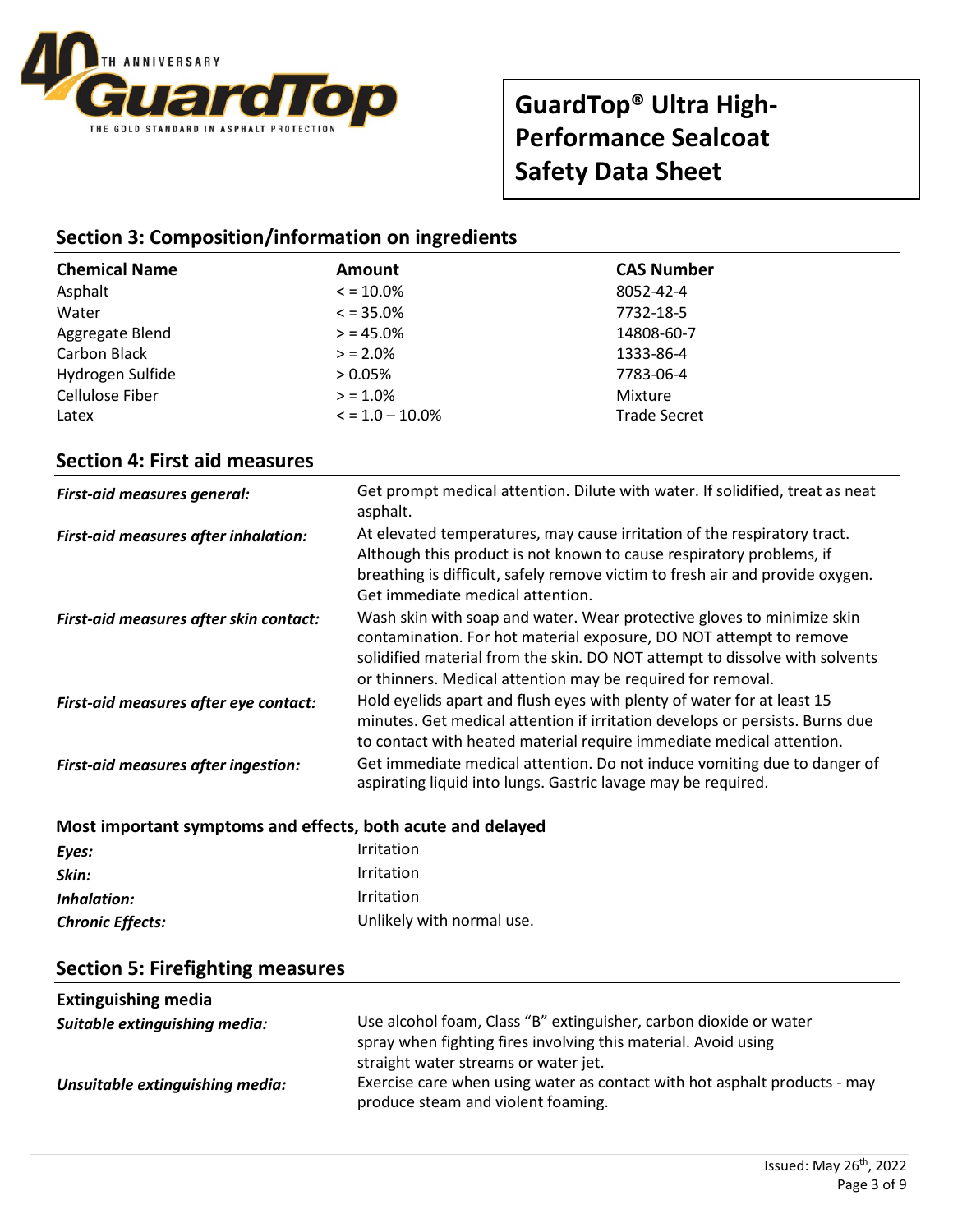

#### **Special hazards arising from the substance or mixture**

| Fire hazard:                           | Product is an aqueous solution. Heated product may produce hazardous<br>fumes, decomposition products or residues. Small quantities of hydrogen<br>sulfide may be released upon heating.                                                         |  |
|----------------------------------------|--------------------------------------------------------------------------------------------------------------------------------------------------------------------------------------------------------------------------------------------------|--|
| <b>Explosion hazard:</b>               | None                                                                                                                                                                                                                                             |  |
| <b>Reactivity:</b>                     | Avoid contact with strong bases.                                                                                                                                                                                                                 |  |
| <b>Advice for firefighters</b>         |                                                                                                                                                                                                                                                  |  |
| <b>Firefighting instructions:</b>      | Decomposition may produce fumes, smoke, oxides of carbon,<br>hydrocarbons, and possible small quantities of hydrogen sulfide. Avoid<br>breathing vapors from heated material. Combustion may produce CO,<br>NOx, Sox, and reactive hydrocarbons. |  |
| <b>Protection during firefighting:</b> | As in any fire, wear self-contained breathing apparatus pressure-demand<br>MSHA/NIOSH approved and full protective gear.                                                                                                                         |  |

#### **Section 6: Accidental release measures**

## Personal precautions, protective equipment, and emergency procedures *General measures:* Clean up spills immediately using appropriate personal protective equipment. **For non-emergency personnel Protective equipment:** Gloves, safety glasses with side and brow shield, boots. *Emergency procedures:* Absorb spills with absorbent material. Contain spilled liquid with sand or earth. **For emergency responders Protective equipment:** Gloves, safety glasses with side and brow shield, boots. **Emergency procedures:** Stop the source of the leak or release. Clean up releases as soon as possible.

#### **Environmental precautions**

Prevent contamination of soil, surface water or groundwater.

#### **Methods for containment/clean up**

Absorb spills with inert material. Contain spilled liquid with sand or earth. Contain liquid to prevent contamination of soil, surface water or groundwater. Large spillage should be dammed-off and pumped into containers.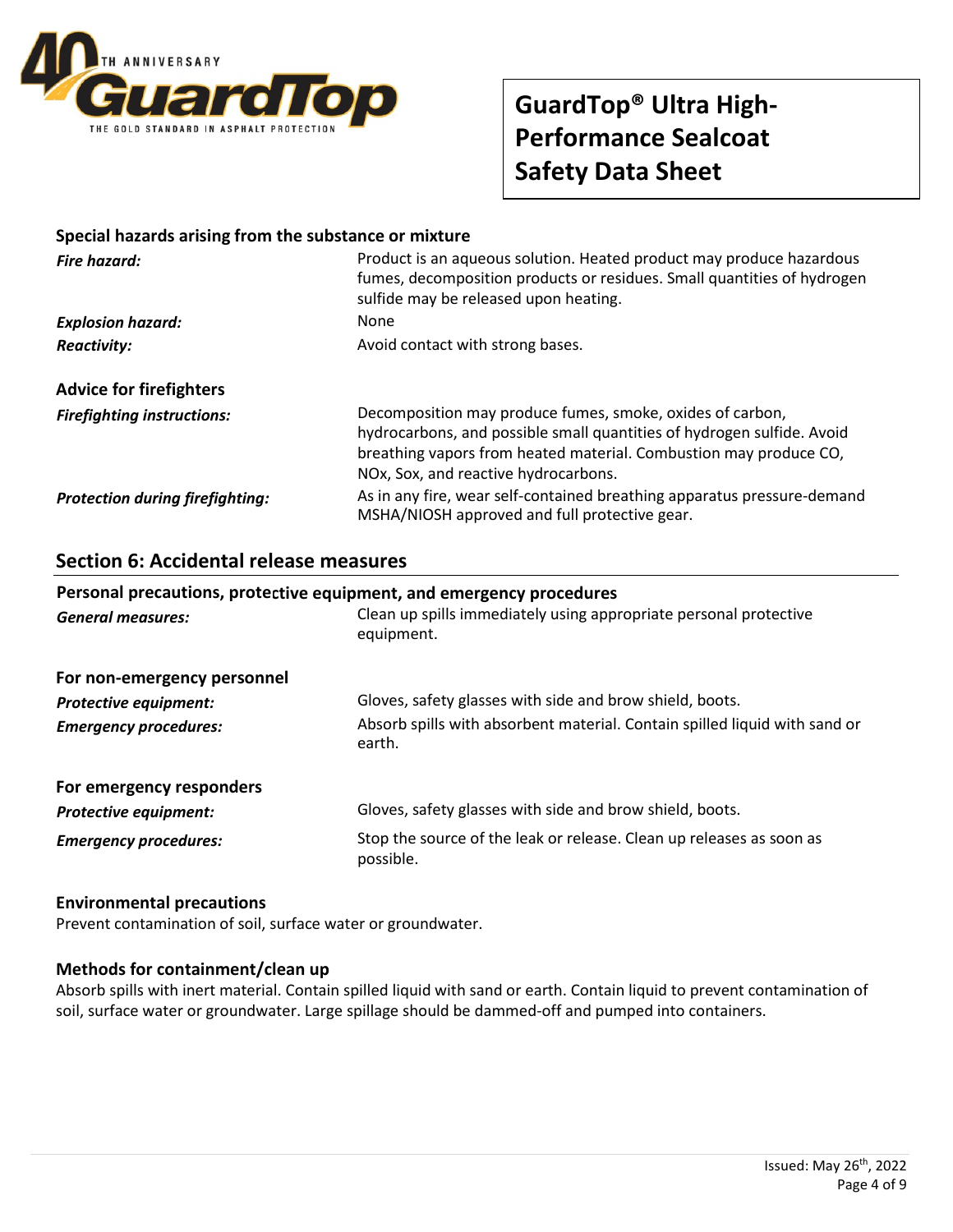

## **Section 7: Handling and storage**

| <b>Precautions for safe handling</b>  |                                                                                                                                                                                                                                                                                                                                                       |
|---------------------------------------|-------------------------------------------------------------------------------------------------------------------------------------------------------------------------------------------------------------------------------------------------------------------------------------------------------------------------------------------------------|
| <b>Shelf Life:</b>                    | 30 Days @ 50-120 degrees F (in original, sealed containers).                                                                                                                                                                                                                                                                                          |
| Additional hazards when processed:    | When handling hot material, use protective clothing impervious to this<br>material. Respirable crystalline silica-containing dust may be generated when<br>working with dried product. Wet methods are recommended for any handling<br>of dried material. Use personal protection and controls identified in Section 8<br>of this SDS as appropriate. |
| <b>Precautions for safe handling:</b> | Use good Hygiene measures: wash exposed areas with mild soap and water<br>before eating, drinking, or smoking and again when leaving work.                                                                                                                                                                                                            |
| <b>Storage conditions:</b>            | Do not store at temperatures above 120 degrees F.                                                                                                                                                                                                                                                                                                     |

# **Section 8: Exposure controls/personal protection**

| <b>Engineering Controls:</b>                | Facilities storing or utilizing this material should be equipped with an<br>eyewash facility and a safety shower. Avoid confined spaces.<br>Cutting, grinding, or impacting should be done under wet methods<br>or other system to contain dust particles<br>Where contact with this material is likely, eye protection with side and brow<br>shields is recommended.<br>Selection of specific items such as gloves, boots, apron, or full-body suit will<br>depend on operation and potential exposure. |                              |  |
|---------------------------------------------|----------------------------------------------------------------------------------------------------------------------------------------------------------------------------------------------------------------------------------------------------------------------------------------------------------------------------------------------------------------------------------------------------------------------------------------------------------------------------------------------------------|------------------------------|--|
| <b>Eye/Face Protection Requirements:</b>    |                                                                                                                                                                                                                                                                                                                                                                                                                                                                                                          |                              |  |
| <b>Skin Protection Requirements:</b>        |                                                                                                                                                                                                                                                                                                                                                                                                                                                                                                          |                              |  |
| <b>Respiratory Protection Requirements:</b> | Where there is potential for airborne exposure more than applicable limits,<br>wear NIOSH/MSHA approved respiratory protection.                                                                                                                                                                                                                                                                                                                                                                          |                              |  |
| <b>Exposure Guidelines:</b>                 |                                                                                                                                                                                                                                                                                                                                                                                                                                                                                                          |                              |  |
| <b>Hydrogen Sulfide:</b>                    | <b>NIOSH REL</b>                                                                                                                                                                                                                                                                                                                                                                                                                                                                                         | C 10 ppm, 15 mg/m3 (10 min.) |  |
|                                             | <b>OSHA PEL</b>                                                                                                                                                                                                                                                                                                                                                                                                                                                                                          | C 20 ppm, 50 ppm (10 min.)   |  |
| Sodium Hydroxide:                           | <b>NIOSH REL</b>                                                                                                                                                                                                                                                                                                                                                                                                                                                                                         | 2mg/m3                       |  |
|                                             | <b>OSHA OEL</b>                                                                                                                                                                                                                                                                                                                                                                                                                                                                                          | 2mg/m3                       |  |
|                                             | TWA                                                                                                                                                                                                                                                                                                                                                                                                                                                                                                      | 2mg/m3                       |  |
| <b>Asphalt Cement Fumes:</b>                | TWA                                                                                                                                                                                                                                                                                                                                                                                                                                                                                                      | 0.5mg/m3                     |  |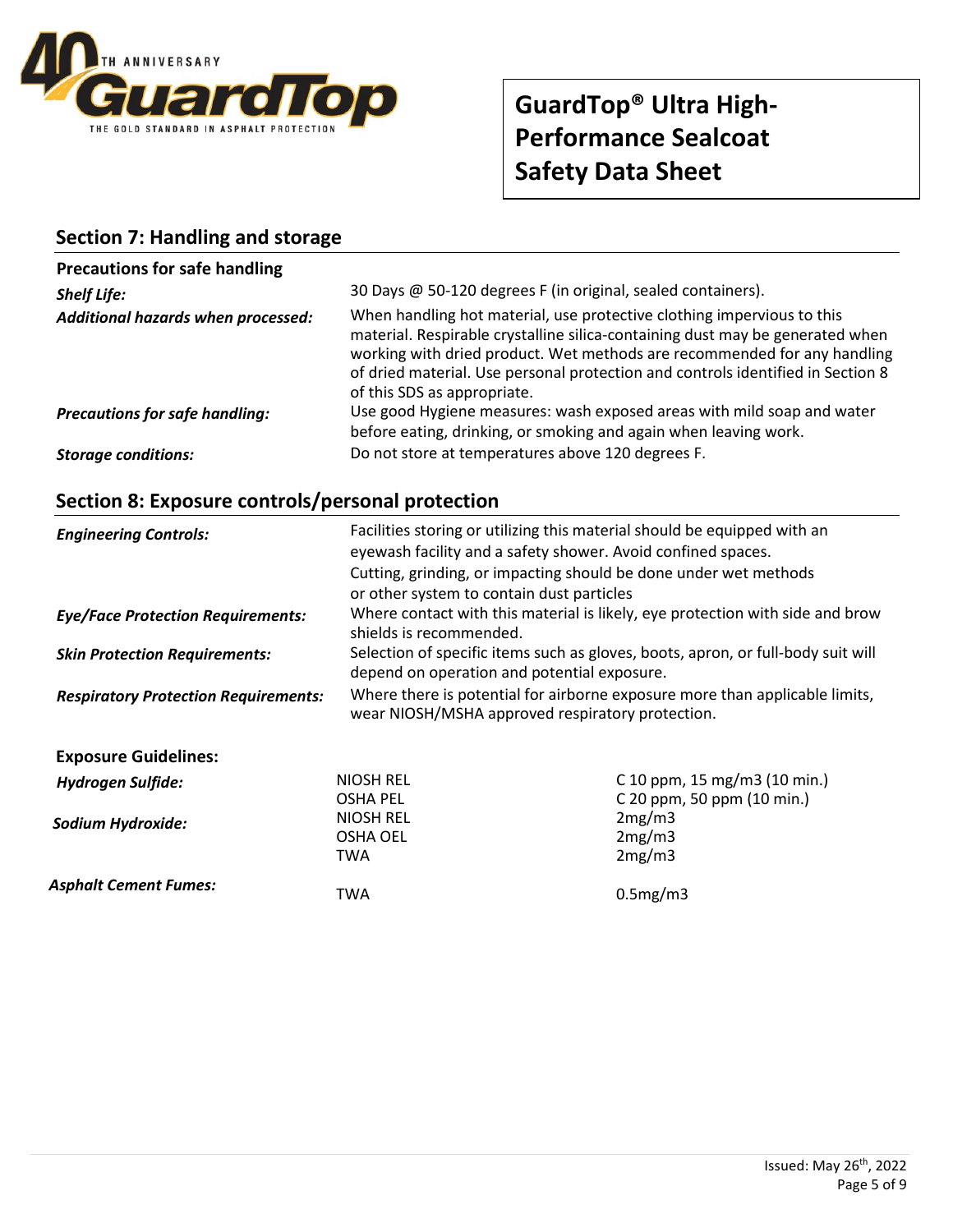

## **Section 9: Physical and chemical properties**

## **Information on basic physi cal and chemical properties** *Physical state:* Liquid **Appearance:** Brown to Black **Odor:** Asphalt Odor *pH:* 8.5-10.0 *Melting point:* 0 C *Freezing point:* 0 C **Specific Gravity:** 1.2-1.5 (Water=1) *Boiling point:* 212 degrees F @ 760 mm Hg *Flash point:* None *UEL:* N/A *LEL:* N/A *Vapor pressure:* Same as water mm Hg @ 70 degrees F **Solubility:** Soluble in water *%Volatiles:* <35% @ 70 degrees F @ 760 mm Hg *VOC:* <1

## **Section 10: Stability and reactivity**

| <b>Reactivity:</b>                         | Low                                                          |
|--------------------------------------------|--------------------------------------------------------------|
| <b>Chemical stability:</b>                 | This compound is stable at ambient conditions.               |
| <b>Possibility of hazardous reactions:</b> | Low                                                          |
| <b>Conditions to avoid:</b>                | Avoid extreme temperatures.                                  |
| Incompatible materials:                    | Avoid contact with strong bases.                             |
| <b>Hazardous decomposition product:</b>    | Decomposition will not occur if handled and stored properly. |
| <b>Polymerization:</b>                     | Hazardous polymerization will not occur.                     |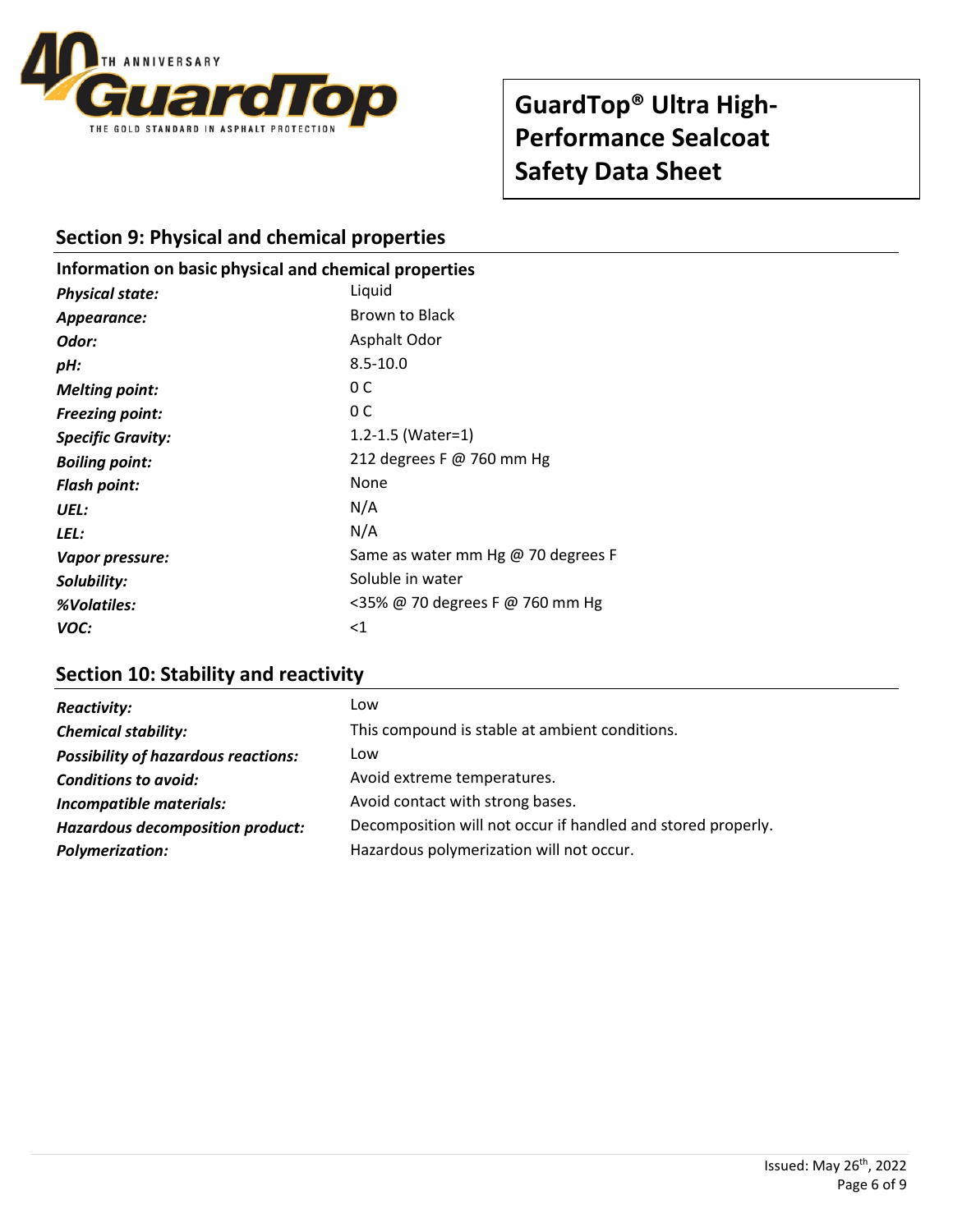

## **Section 11: Toxicological information**

| <b>Skin corrosion:</b>                                 | May cause irritation and a rash with prolonged or repeated contact with<br>skin.                            |                                                                                                                                                                 |  |
|--------------------------------------------------------|-------------------------------------------------------------------------------------------------------------|-----------------------------------------------------------------------------------------------------------------------------------------------------------------|--|
| Serious eye damage/irritation:                         | Irritating, may injure eye tissue if not removed promptly.                                                  |                                                                                                                                                                 |  |
| Respiratory or skin sensitization:                     | Repeated contact may cause skin irritation, prolonged inhalation may cause<br>respiratory tract irritation. |                                                                                                                                                                 |  |
| <b>Germ cell mutagenicity:</b>                         | None                                                                                                        |                                                                                                                                                                 |  |
| Carcinogenicity:                                       | <b>IARC</b>                                                                                                 | No components of this product present at levels greater than or<br>equal to 0.1% is identified as probable, possible, or confirmed<br>human carcinogen by IARC. |  |
|                                                        | <b>ACGIH</b>                                                                                                | No components of this product present at levels greater than or<br>equal to 0.1% is identified as a carcinogen or potential<br>carcinogen by ACGIH.             |  |
|                                                        | <b>NTP</b>                                                                                                  | No components of this product present at levels greater than or<br>equal to 0.1% is identified as a known or anticipated carcinogen<br>by NTP.                  |  |
|                                                        | <b>OSHA</b>                                                                                                 | No components of this product present at levels greater than or<br>equal to 0.1% is identified as carcinogen or potential carcinogen<br>by OSHA.                |  |
| <b>Reproductive toxicity:</b>                          | harm.                                                                                                       | This product contains one or more chemicals known to cause reproductive                                                                                         |  |
| Specific target organ toxicity                         | Skin and/or respiratory irritation, mild.                                                                   |                                                                                                                                                                 |  |
| (single exposure):                                     |                                                                                                             |                                                                                                                                                                 |  |
| Specific target organ toxicity<br>(repeated exposure): | Skin, respiratory, kidney and liver.                                                                        |                                                                                                                                                                 |  |
| <b>Aspiration hazard:</b>                              | Respiratory distress as a result of aspiration.                                                             |                                                                                                                                                                 |  |
| Symptoms/injuries after inhalation:                    | Prolonged inhalation may be harmful. Respiratory tract irritation,<br>cough, chest discomfort.              |                                                                                                                                                                 |  |
| Symptoms/injuries after eye contact:                   | Eye tearing, irritation, burns if contact made with heated material.                                        |                                                                                                                                                                 |  |
| Symptoms/injuries after ingestion:                     | Harmful if swallowed, irritating to mouth, throat and stomach.                                              |                                                                                                                                                                 |  |

## **Section 12: Ecological information**

#### **Environmental Hazards**

This material should be prevented from uncontrolled applications to soil or earth. This material should be prevented from entering storm water, sewage drainage systems and bodies of water.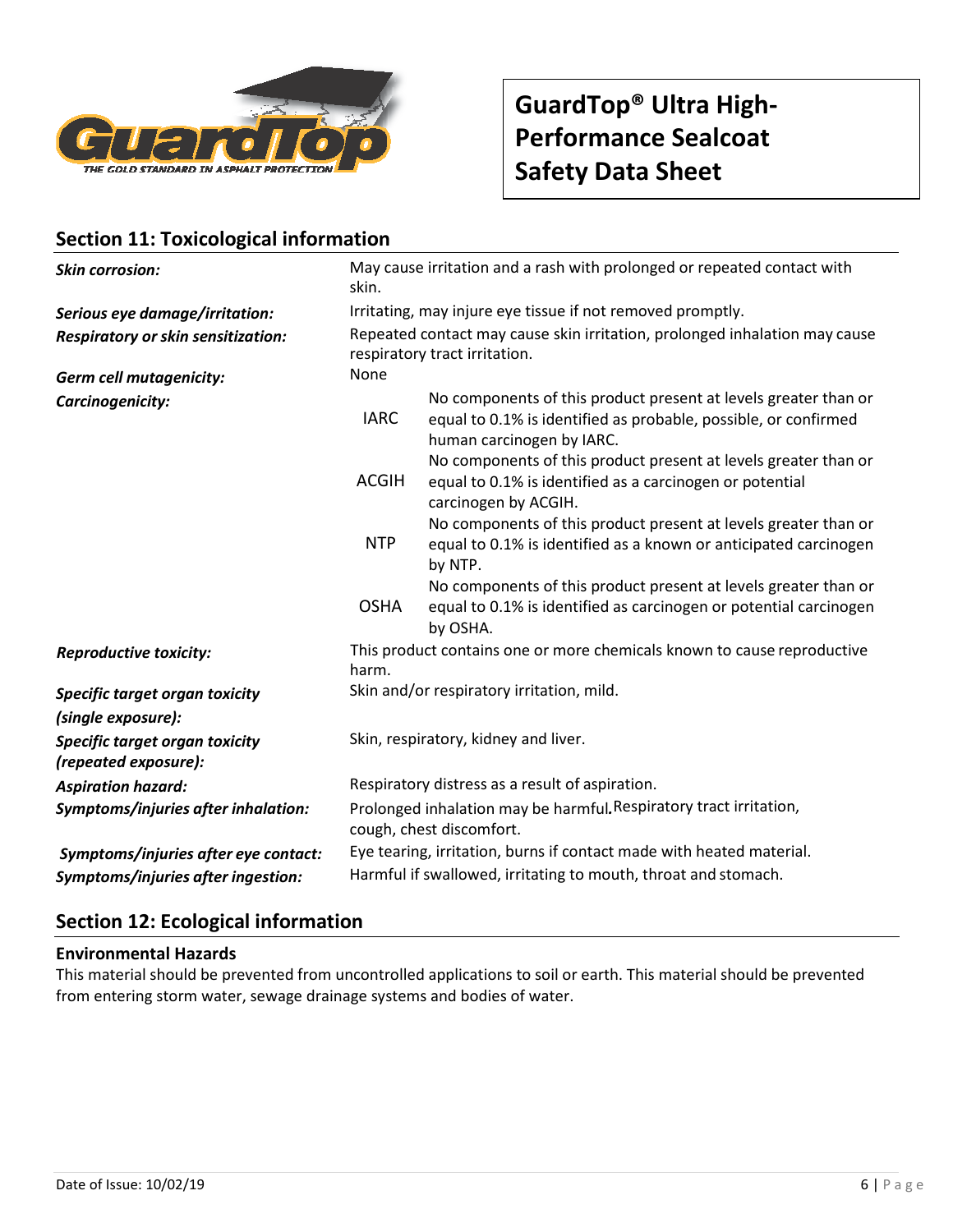

### **Section 13: Disposal considerations**

*Waste Disposal:* This product, as supplied, when discarded or disposed of, may be a hazardous waste according to Federal regulations (40 CFR 261). Under the Resource Conservation and Recovery Act (RCRA), it is the responsibility of the user of the product to determine whether the material is a hazardous waste subject to RCRA. Treat or dispose of waste material in accordance with all local, state/provincial, and national requirements. Avoid disposal into wastewater treatment facilities.

**Contaminated Materials:** Treat as product waste.

*Container Disposal:* Unclean empty containers should be disposed of in the same manner as the contents.